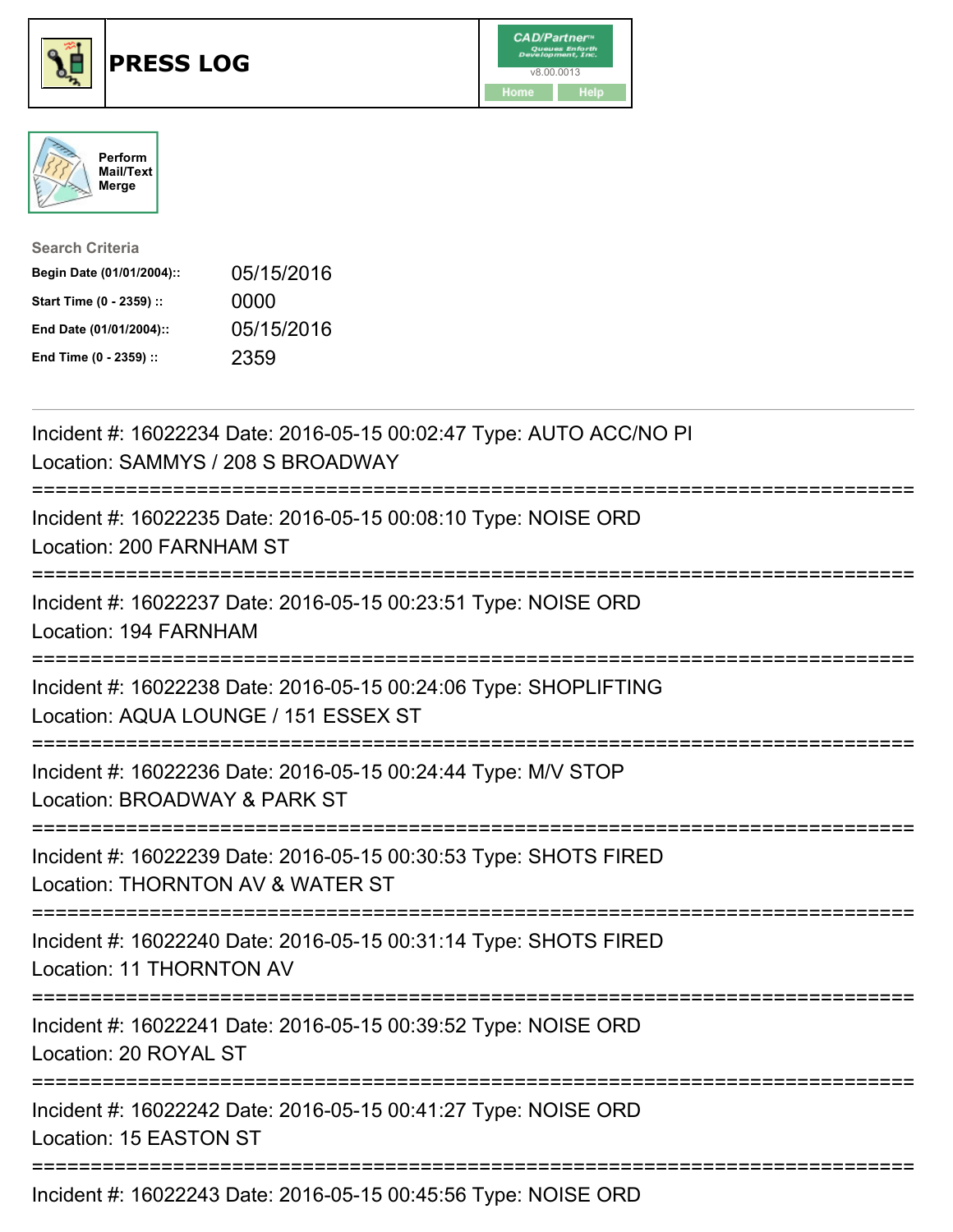| Location: 290 JACKSON ST                                                                                                         |
|----------------------------------------------------------------------------------------------------------------------------------|
| Incident #: 16022244 Date: 2016-05-15 00:49:45 Type: NOISE ORD<br>Location: 63 BENNINGTON ST                                     |
| Incident #: 16022245 Date: 2016-05-15 00:56:27 Type: AUTO ACC/NO PI<br>Location: LAWRENCE ST & MYRTLE ST                         |
| ====================<br>Incident #: 16022246 Date: 2016-05-15 00:59:28 Type: NOISE ORD<br>Location: 148 WILLOW ST                |
| Incident #: 16022247 Date: 2016-05-15 01:10:09 Type: NOISE ORD<br>Location: 64 MELVIN ST #12-1                                   |
| ===================================<br>Incident #: 16022248 Date: 2016-05-15 01:11:19 Type: DISTURBANCE<br>Location: JACKSON CT  |
| Incident #: 16022249 Date: 2016-05-15 01:13:00 Type: AUTO ACC/NO PI<br>Location: 21 UNION ST                                     |
| Incident #: 16022250 Date: 2016-05-15 01:13:44 Type: AUTO ACC/NO PI<br>Location: TREMONT ST & WEST ST                            |
| Incident #: 16022251 Date: 2016-05-15 01:19:55 Type: AUTO ACC/NO PI<br>Location: 660 ESSEX ST                                    |
| Incident #: 16022252 Date: 2016-05-15 01:27:32 Type: NOISE ORD<br>Location: 81 BAILEY ST                                         |
| Incident #: 16022253 Date: 2016-05-15 01:35:05 Type: NOISE ORD<br>Location: 50 COMMON ST                                         |
| Incident #: 16022254 Date: 2016-05-15 01:37:08 Type: NOISE ORD<br>Location: 151 BEACON AV #11                                    |
| Incident #: 16022255 Date: 2016-05-15 01:44:17 Type: AUTO ACC/NO PI<br>Location: 129 E HAVERHILL ST                              |
| =================<br>Incident #: 16022256 Date: 2016-05-15 01:50:07 Type: NOISE ORD<br>Location: SAM'S FOOD STORE / 389 BROADWAY |
|                                                                                                                                  |

Incident #: 16022257 Date: 2016-05-15 01:52:17 Type: NOISE ORD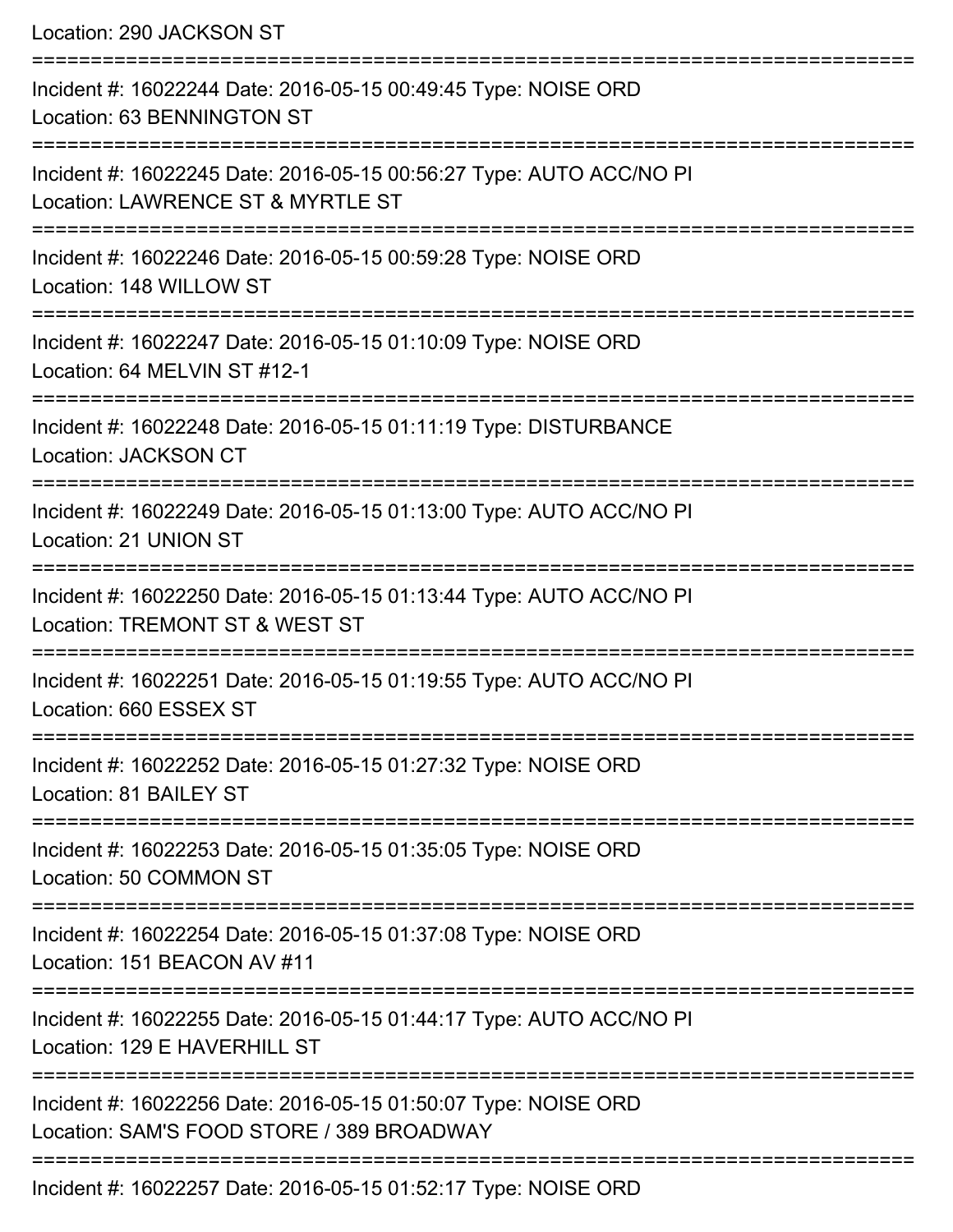| Incident #: 16022258 Date: 2016-05-15 02:00:04 Type: DISTURBANCE<br>Location: 32 BERNARD AV                            |
|------------------------------------------------------------------------------------------------------------------------|
| Incident #: 16022259 Date: 2016-05-15 02:06:55 Type: NOTIFICATION<br>Location: 146 PROSPECT ST                         |
| Incident #: 16022260 Date: 2016-05-15 02:09:06 Type: DISORDERLY<br>Location: PORTUGUESE A SALAZAR CLUB / 2 SARATOGA ST |
| Incident #: 16022261 Date: 2016-05-15 02:11:04 Type: KEEP PEACE<br>Location: 17 WYMAN ST                               |
| Incident #: 16022262 Date: 2016-05-15 02:13:24 Type: NOISE ORD<br>Location: AVON ST & JACKSON ST                       |
| Incident #: 16022263 Date: 2016-05-15 02:13:50 Type: MV/BLOCKING<br>Location: 400 HAMPSHIRE ST                         |
| Incident #: 16022264 Date: 2016-05-15 02:23:17 Type: FIGHT<br>Location: 11-13 THORNTON AV                              |
| Incident #: 16022265 Date: 2016-05-15 02:32:55 Type: NOISE ORD<br>Location: 68 FASTON ST FL 3                          |
| Incident #: 16022266 Date: 2016-05-15 02:37:51 Type: AUTO ACC/NO PI<br>Location: ESSEX ST & NEWBURY ST                 |
| Incident #: 16022267 Date: 2016-05-15 02:49:21 Type: NOISE ORD<br>Location: BROOKFIELD ST & HAWLEY ST                  |
| Incident #: 16022268 Date: 2016-05-15 02:50:26 Type: NOISE ORD<br>Location: 81 BAILEY ST FL 1                          |
| Incident #: 16022269 Date: 2016-05-15 02:50:35 Type: NOISE ORD<br>Location: 122 MYRTLE ST                              |
| Incident #: 16022270 Date: 2016-05-15 02:54:53 Type: NOISE ORD<br>Location: 35 BROOK ST                                |
| Incident #: 16022271 Date: 2016-05-15 02:59:40 Type: MAL DAMAGE                                                        |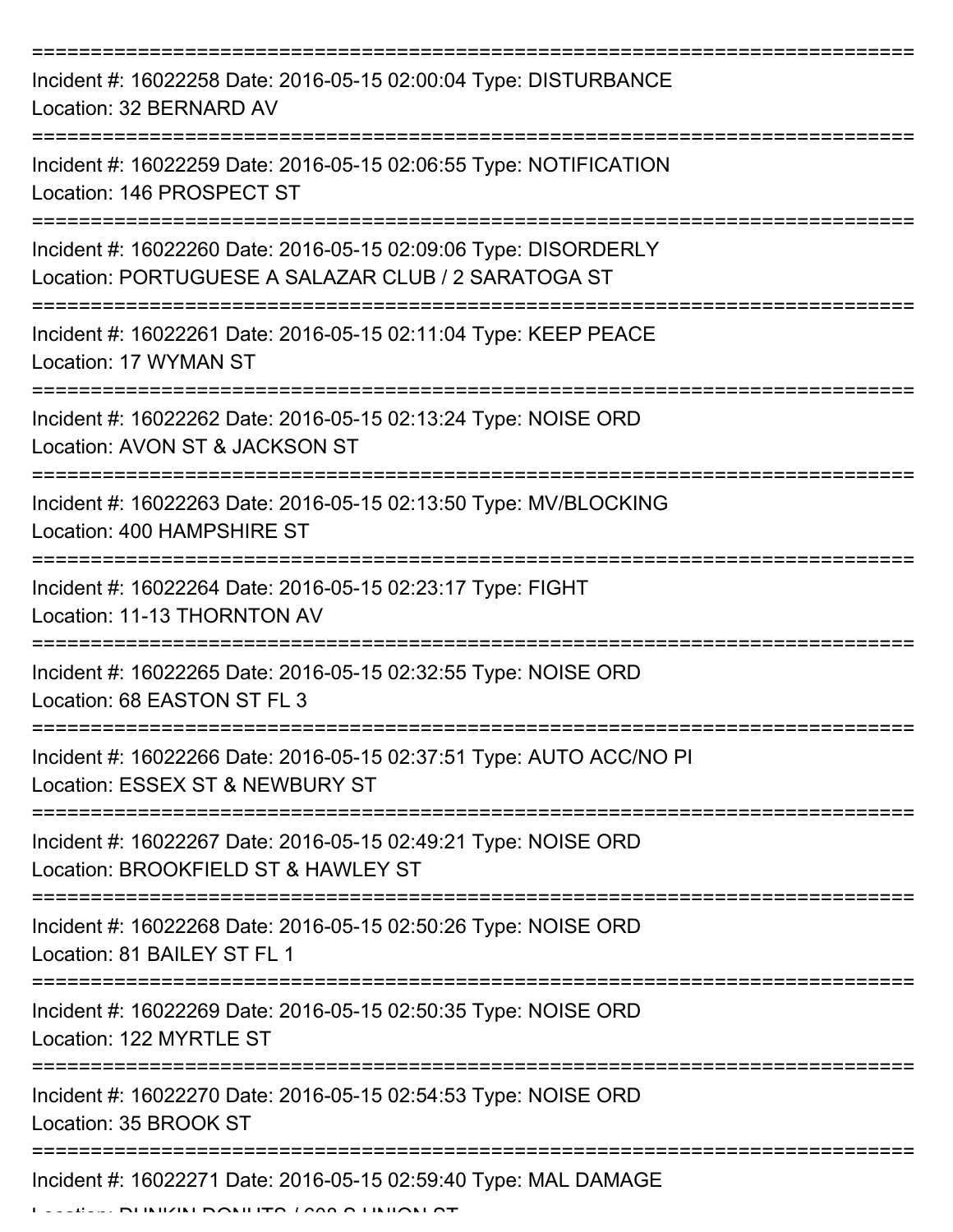| Incident #: 16022273 Date: 2016-05-15 03:01:44 Type: NOISE ORD<br>Location: 102 MARKET ST                        |
|------------------------------------------------------------------------------------------------------------------|
| Incident #: 16022272 Date: 2016-05-15 03:02:21 Type: M/V STOP<br><b>Location: MECHANIC</b>                       |
| Incident #: 16022274 Date: 2016-05-15 03:21:56 Type: LOCKOUT<br>Location: 79 WARREN ST FL 2                      |
| Incident #: 16022275 Date: 2016-05-15 03:31:21 Type: B&E/PROG<br>Location: 36 BRADFORD ST FL 1                   |
| Incident #: 16022276 Date: 2016-05-15 03:36:32 Type: M/V STOP<br>Location: LOWELL ST & MARGIN ST                 |
| Incident #: 16022277 Date: 2016-05-15 03:42:00 Type: DISTURBANCE<br>Location: SHORT ST & ELM ST                  |
| Incident #: 16022278 Date: 2016-05-15 03:46:28 Type: B&E/MV/PROG<br>Location: CAULKINS CT & WATER ST             |
| Incident #: 16022279 Date: 2016-05-15 03:59:54 Type: BUILDING CHK<br>Location: MEN'S WAREHOUSE / 59 MERRIMACK ST |
| Incident #: 16022280 Date: 2016-05-15 04:12:58 Type: LOUD NOISE<br>Location: 453 WARWICK ST                      |
| Incident #: 16022281 Date: 2016-05-15 04:20:36 Type: ALARM/BURG<br>Location: 73 WINTHROP AV                      |
| Incident #: 16022282 Date: 2016-05-15 04:23:56 Type: NOISE ORD<br>Location: 391 CHESTNUT ST                      |
| Incident #: 16022283 Date: 2016-05-15 04:42:03 Type: M/V STOP<br>Location: HAVERHILL ST & JACKSON ST             |
| Incident #: 16022284 Date: 2016-05-15 04:43:04 Type: BUILDING CHK<br>Location: DUNKIN DONUTS / 123 LAWRENCE ST   |
| Incident #: 16022285 Date: 2016-05-15 04:46:28 Type: M/V STOP                                                    |

Location: AMESBURY & CHESTNILIT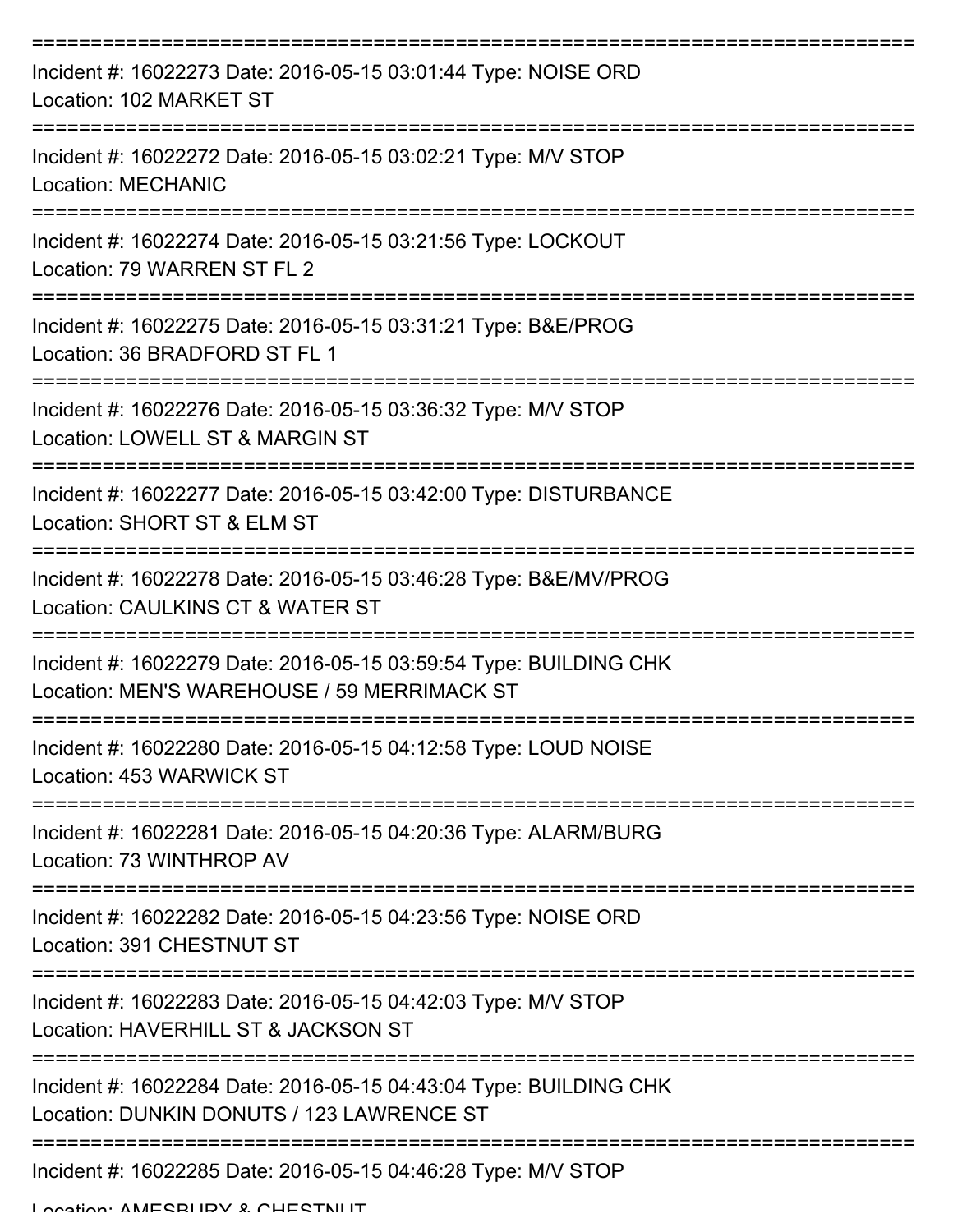| Incident #: 16022286 Date: 2016-05-15 05:12:38 Type: MV/BLOCKING<br>Location: 89 ALDER ST           |
|-----------------------------------------------------------------------------------------------------|
| Incident #: 16022287 Date: 2016-05-15 05:36:44 Type: UNWANTEDGUEST<br>Location: 368 S UNION ST FL 1 |
| Incident #: 16022288 Date: 2016-05-15 06:45:49 Type: UNWANTEDGUEST<br>Location: 50 BROADWAY         |
| Incident #: 16022289 Date: 2016-05-15 07:00:16 Type: DISTURBANCE<br>Location: 49 FULTON ST          |
| Incident #: 16022290 Date: 2016-05-15 07:15:36 Type: A&B PAST<br>Location: 78 WINTHROP AV           |
| Incident #: 16022291 Date: 2016-05-15 07:33:27 Type: MAL DAMAGE<br>Location: 246 SALEM ST           |
| Incident #: 16022292 Date: 2016-05-15 07:41:18 Type: M/V STOP<br>Location: BROADWAY & LOWELL ST     |
| Incident #: 16022293 Date: 2016-05-15 07:42:34 Type: PARK & WALK<br>Location: 0 BROADWAY            |
| Incident #: 16022294 Date: 2016-05-15 07:44:04 Type: M/V STOP<br>Location: 205 BROADWAY             |
| Incident #: 16022295 Date: 2016-05-15 07:46:45 Type: M/V STOP<br>Location: 248 BROADWAY             |
| Incident #: 16022296 Date: 2016-05-15 07:55:52 Type: GENERAL SERV<br>Location: 207 PROSPECT ST      |
| Incident #: 16022297 Date: 2016-05-15 08:07:42 Type: NOISE ORD<br>Location: 26 HOFFMAN AV           |
| Incident #: 16022298 Date: 2016-05-15 08:13:26 Type: M/V STOP<br>Location: BRADFORD ST & BROADWAY   |
| Incident #: 16022299 Date: 2016-05-15 08:35:38 Type: M/V STOP                                       |

Location: HOFFMAN & MARSTON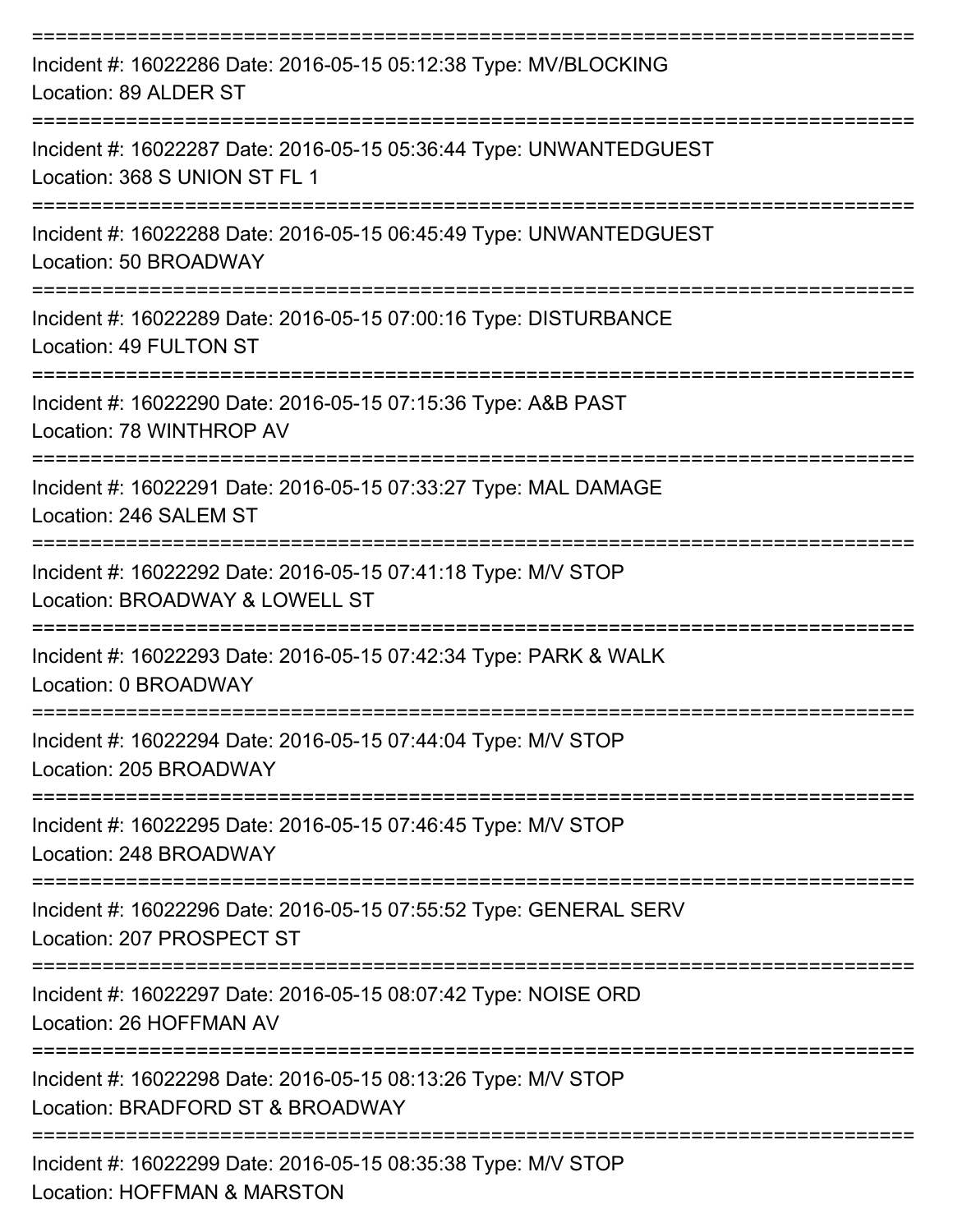| Incident #: 16022300 Date: 2016-05-15 08:50:16 Type: LARCENY/PAST<br>Location: 61 BRADFORD ST                                            |
|------------------------------------------------------------------------------------------------------------------------------------------|
| ====================================<br>Incident #: 16022301 Date: 2016-05-15 08:57:22 Type: ALARM/BURG<br>Location: 121 ESSEX ST        |
| =================================<br>Incident #: 16022302 Date: 2016-05-15 09:13:01 Type: M/V STOP<br>Location: HAMPSHIRE ST & LOWELL ST |
| Incident #: 16022303 Date: 2016-05-15 09:35:23 Type: PARK & WALK<br>Location: BROADWAY & LOWELL ST                                       |
| :===================<br>Incident #: 16022304 Date: 2016-05-15 09:37:43 Type: MEDIC SUPPORT<br>Location: 149 WEST ST #APT1                |
| Incident #: 16022305 Date: 2016-05-15 09:44:03 Type: A&B PAST<br>Location: 112 WILLOW ST                                                 |
| Incident #: 16022306 Date: 2016-05-15 10:12:30 Type: M/V STOP<br>Location: MARKET ST & PARKER ST                                         |
| Incident #: 16022307 Date: 2016-05-15 10:26:02 Type: SHOTS FIRED<br>Location: BROOKFIELD ST & DRACUT ST                                  |
| Incident #: 16022308 Date: 2016-05-15 10:40:43 Type: M/V STOP<br><b>Location: ANDOVER ST</b>                                             |
| Incident #: 16022309 Date: 2016-05-15 10:45:18 Type: INVEST CONT<br>Location: 67 NEWBURY ST FL 2                                         |
| Incident #: 16022311 Date: 2016-05-15 10:48:57 Type: M/V STOP<br>Location: 425 MARKET ST                                                 |
| Incident #: 16022312 Date: 2016-05-15 10:49:07 Type: AUTO ACC/NO PI<br>Location: ST MARY-IMMACULATE CONCEPTION / 300 HAVERHILL ST        |
| Incident #: 16022313 Date: 2016-05-15 10:52:00 Type: M/V STOP<br>Location: PARKER ST & SALEM ST                                          |
| Incident #: 16022314 Date: 2016-05-15 11:10:04 Type: NEIGHBOR PROB<br>Location: 50 MARSTON ST FL 1ST                                     |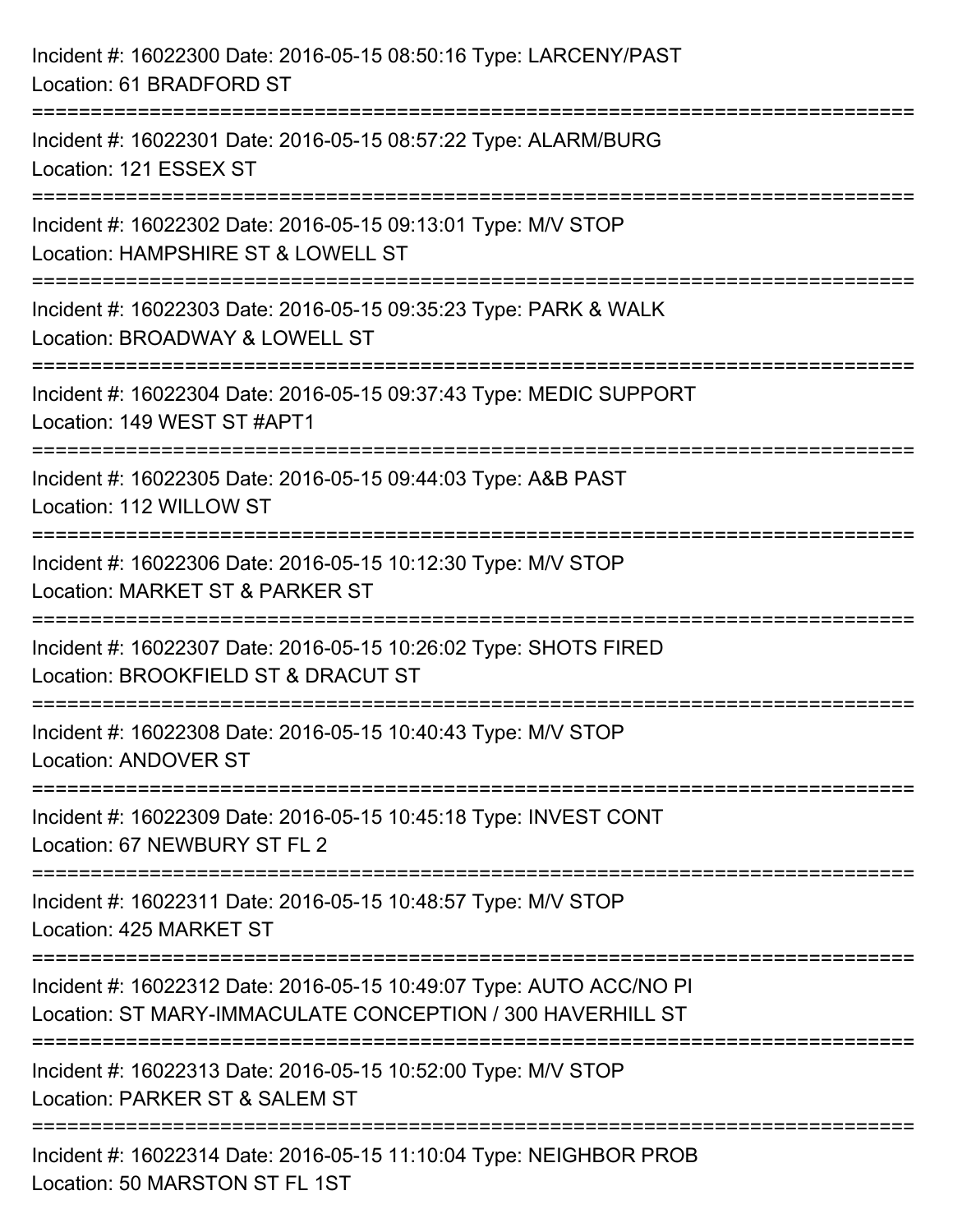| Incident #: 16022315 Date: 2016-05-15 11:12:05 Type: M/V STOP<br>Location: 356 MT VERNON ST                                              |
|------------------------------------------------------------------------------------------------------------------------------------------|
| :=====================<br>Incident #: 16022316 Date: 2016-05-15 11:17:40 Type: SUS PERS/MV<br><b>Location: FRANKLIN ST</b>               |
| Incident #: 16022317 Date: 2016-05-15 11:25:43 Type: DISTURBANCE<br>Location: 186 ARLINGTON ST FL 2NDFL<br>============================= |
| Incident #: 16022318 Date: 2016-05-15 11:27:11 Type: ALARM/BURG<br>Location: 95 JACKSON ST                                               |
| Incident #: 16022319 Date: 2016-05-15 11:31:32 Type: M/V STOP<br>Location: 537 ANDOVER ST                                                |
| Incident #: 16022320 Date: 2016-05-15 11:33:01 Type: MEDIC SUPPORT<br>Location: BRADFORD ST & FRANKLIN ST                                |
| Incident #: 16022321 Date: 2016-05-15 11:42:03 Type: TRESPASSING<br>Location: 60 RAILROAD ST                                             |
| Incident #: 16022322 Date: 2016-05-15 11:50:49 Type: M/V STOP<br>Location: 368 BROADWAY                                                  |
| Incident #: 16022323 Date: 2016-05-15 11:53:55 Type: PARK & WALK<br>Location: BRADFORD ST & BROADWAY                                     |
| Incident #: 16022324 Date: 2016-05-15 11:54:26 Type: DK (DRUNK)<br>Location: HAVERHILL ST & UNION ST                                     |
| Incident #: 16022325 Date: 2016-05-15 12:05:05 Type: SUS PERS/MV<br>Location: 282 BROADWAY                                               |
| Incident #: 16022326 Date: 2016-05-15 12:48:34 Type: ALARM/BURG<br>Location: PARTHUM SCHOOL / 258 E HAVERHILL ST                         |
| Incident #: 16022327 Date: 2016-05-15 12:51:54 Type: GENERAL SERV<br>Location: 928 ESSEX ST                                              |
| Incident #: 16022328 Date: 2016-05-15 12:57:31 Type: MV/BLOCKING<br>Location: 86 OXFORD ST                                               |

===========================================================================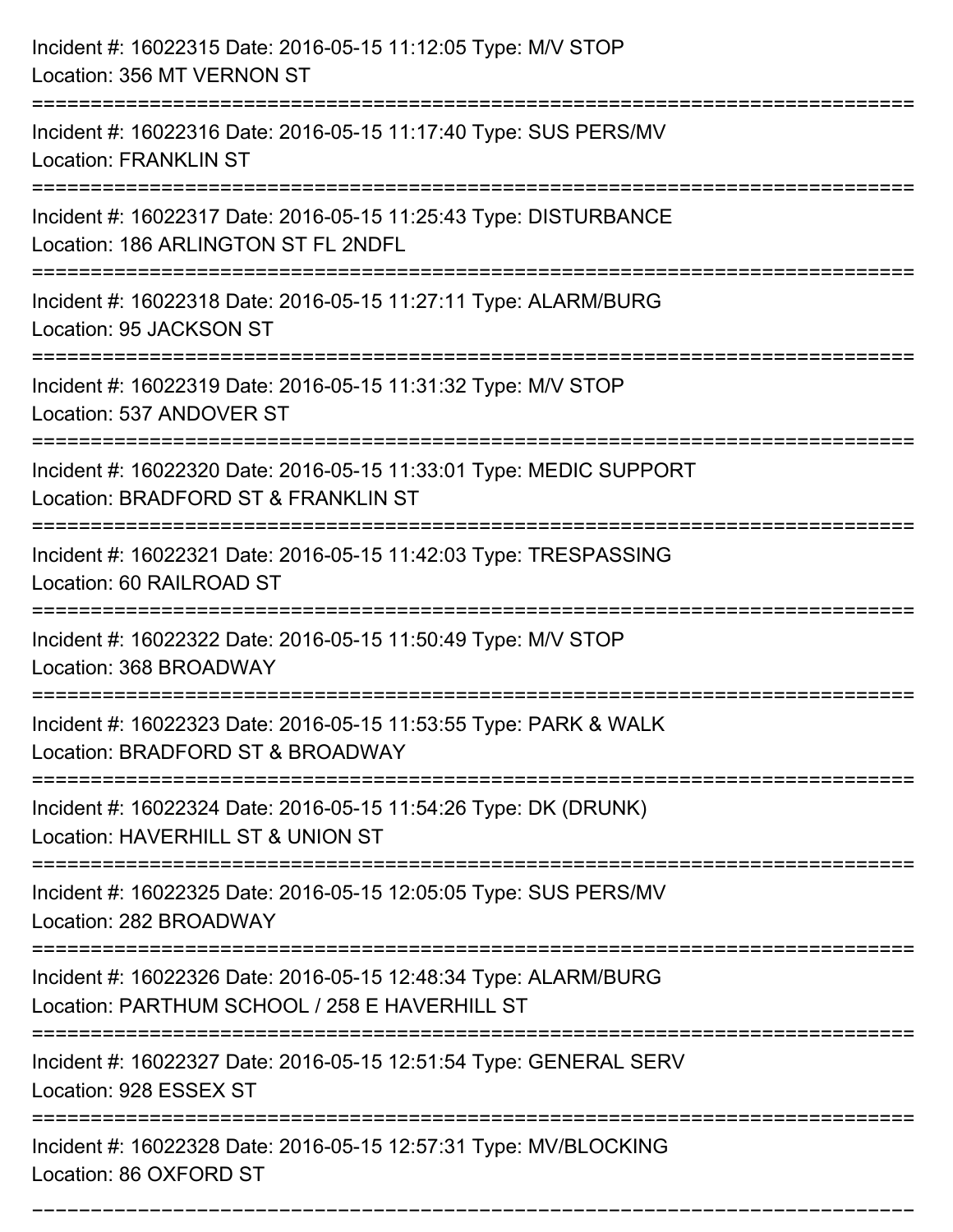| Incident #: 16022329 Date: 2016-05-15 12:59:23 Type: INVEST CONT<br>Location: 112 WILLOW ST                                                |
|--------------------------------------------------------------------------------------------------------------------------------------------|
| Incident #: 16022330 Date: 2016-05-15 13:01:09 Type: AUTO ACC/NO PI<br>Location: 73 WINTHROP AV                                            |
| Incident #: 16022331 Date: 2016-05-15 13:06:01 Type: B&E/PAST<br>Location: 48 STEARNS AV FL 2NDFL<br>:==================================== |
| Incident #: 16022332 Date: 2016-05-15 13:13:12 Type: GENERAL SERV<br>Location: 91 GLENN ST                                                 |
| Incident #: 16022333 Date: 2016-05-15 13:46:59 Type: SHOPLIFTING<br>Location: WALGREENS / 135 BROADWAY<br>=====================            |
| Incident #: 16022334 Date: 2016-05-15 14:00:49 Type: THREATS<br>Location: 46 AMESBURY ST #APT5A<br>:=====================================  |
| Incident #: 16022335 Date: 2016-05-15 14:34:44 Type: M/V STOP<br>Location: BROADWAY & LOWELL ST                                            |
| Incident #: 16022336 Date: 2016-05-15 14:42:14 Type: DISTURBANCE<br><b>Location: 59 TREMONT ST</b>                                         |
| Incident #: 16022337 Date: 2016-05-15 14:49:27 Type: SUS PERS/MV<br>Location: 29 SAXONIA AV                                                |
| Incident #: 16022338 Date: 2016-05-15 14:50:52 Type: SUS PERS/MV<br>Location: 70 BENNINGTON ST                                             |
| Incident #: 16022339 Date: 2016-05-15 15:19:13 Type: ALARM/BURG<br>Location: GUILMETTE SCHOOL / 80 BODWELL ST                              |
| Incident #: 16022340 Date: 2016-05-15 15:24:45 Type: AUTO ACC/NO PI<br>Location: 135 PARK ST                                               |
| Incident #: 16022341 Date: 2016-05-15 15:30:55 Type: AUTO ACC/NO PI<br>Location: 11 BIRCH ST                                               |
| Incident #: 16022343 Date: 2016-05-15 15:31:36 Type: LOST PROPERTY<br>Location: 15 MONTGOMERY ST                                           |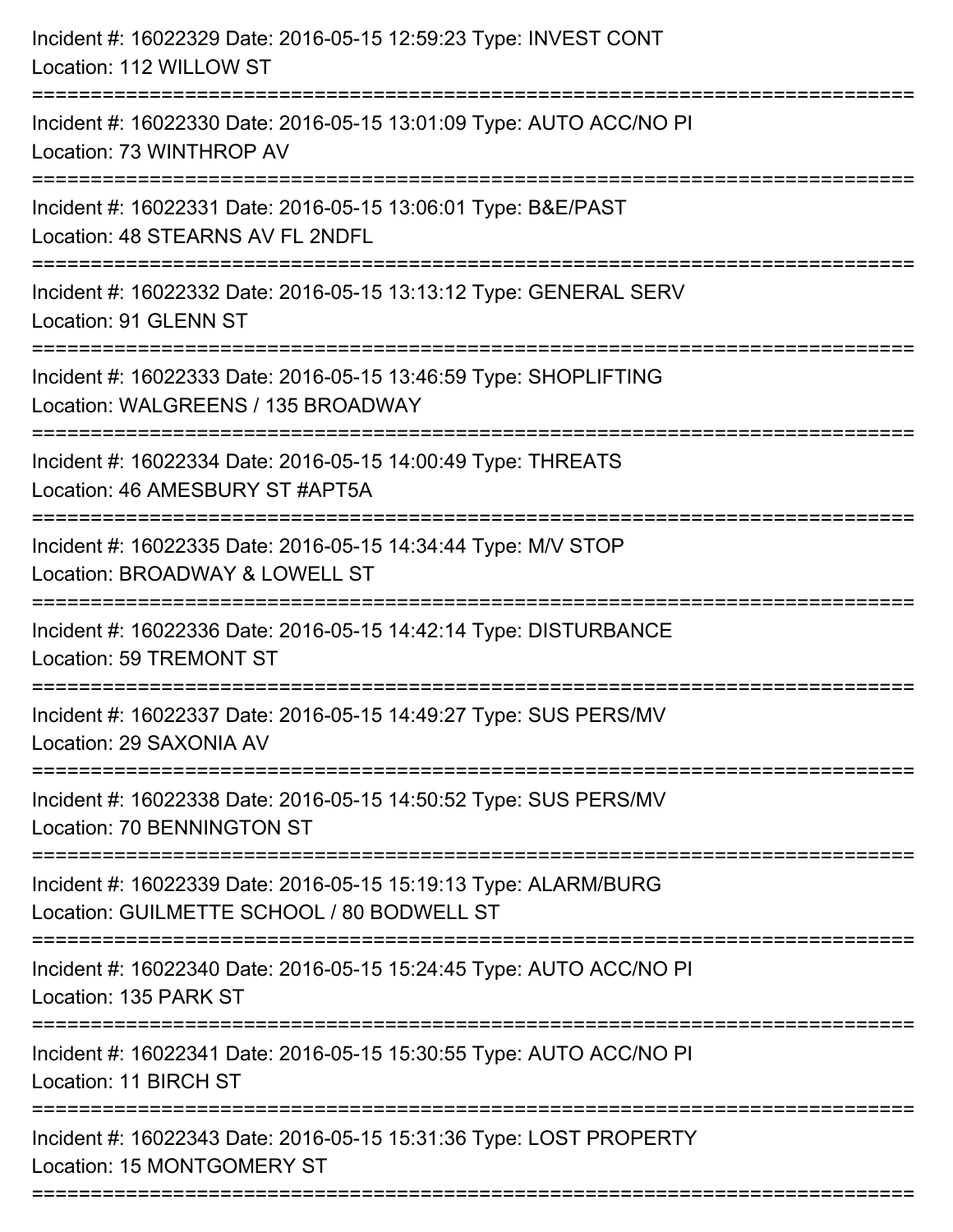Location: FAMILY POOLS / 70 S BROADWAY =========================================================================== Incident #: 16022344 Date: 2016-05-15 15:43:28 Type: SHOPLIFTING Location: CVS PHARMACY / 266 BROADWAY =========================================================================== Incident #: 16022345 Date: 2016-05-15 15:44:02 Type: MAN DOWN Location: BRUCE SCHOOL / 135 BUTLER ST =========================================================================== Incident #: 16022346 Date: 2016-05-15 15:59:30 Type: M/V STOP Location: LOWELL ST & OXFORD ST =========================================================================== Incident #: 16022347 Date: 2016-05-15 16:03:18 Type: NOISE ORD Location: NORRIS ST =========================================================================== Incident #: 16022348 Date: 2016-05-15 16:19:54 Type: NOISE ORD Location: HAFFNER'S GAS STATION / 69 PARKER ST =========================================================================== Incident #: 16022349 Date: 2016-05-15 16:25:38 Type: NOISE ORD Location: 78 CENTRE ST =========================================================================== Incident #: 16022350 Date: 2016-05-15 16:32:04 Type: THREATS Location: 105 BAILEY ST =========================================================================== Incident #: 16022351 Date: 2016-05-15 16:34:13 Type: LIC PLATE STO Location: 34 SARGENT ST =========================================================================== Incident #: 16022352 Date: 2016-05-15 16:35:33 Type: THREATS Location: 77 S UNION ST FL 3RDFL =========================================================================== Incident #: 16022353 Date: 2016-05-15 16:44:44 Type: THREATS Location: 212 BOXFORD ST FL 2ND =========================================================================== Incident #: 16022354 Date: 2016-05-15 16:54:54 Type: M/V STOP Location: 2YD772 / 90 LOWELL ST =========================================================================== Incident #: 16022355 Date: 2016-05-15 16:58:58 Type: MEDIC SUPPORT Location: 42 MARBLE AV =========================================================================== Incident #: 16022356 Date: 2016-05-15 16:59:04 Type: DISTURBANCE Location: BOYS AND GIRLS CLUB / 135 WATER ST ===========================================================================

Incident #: 16022357 Date: 2016 05 15 15 15 16 15 5 16 16 16 17:03:17 Type: NOISE ORD<br>.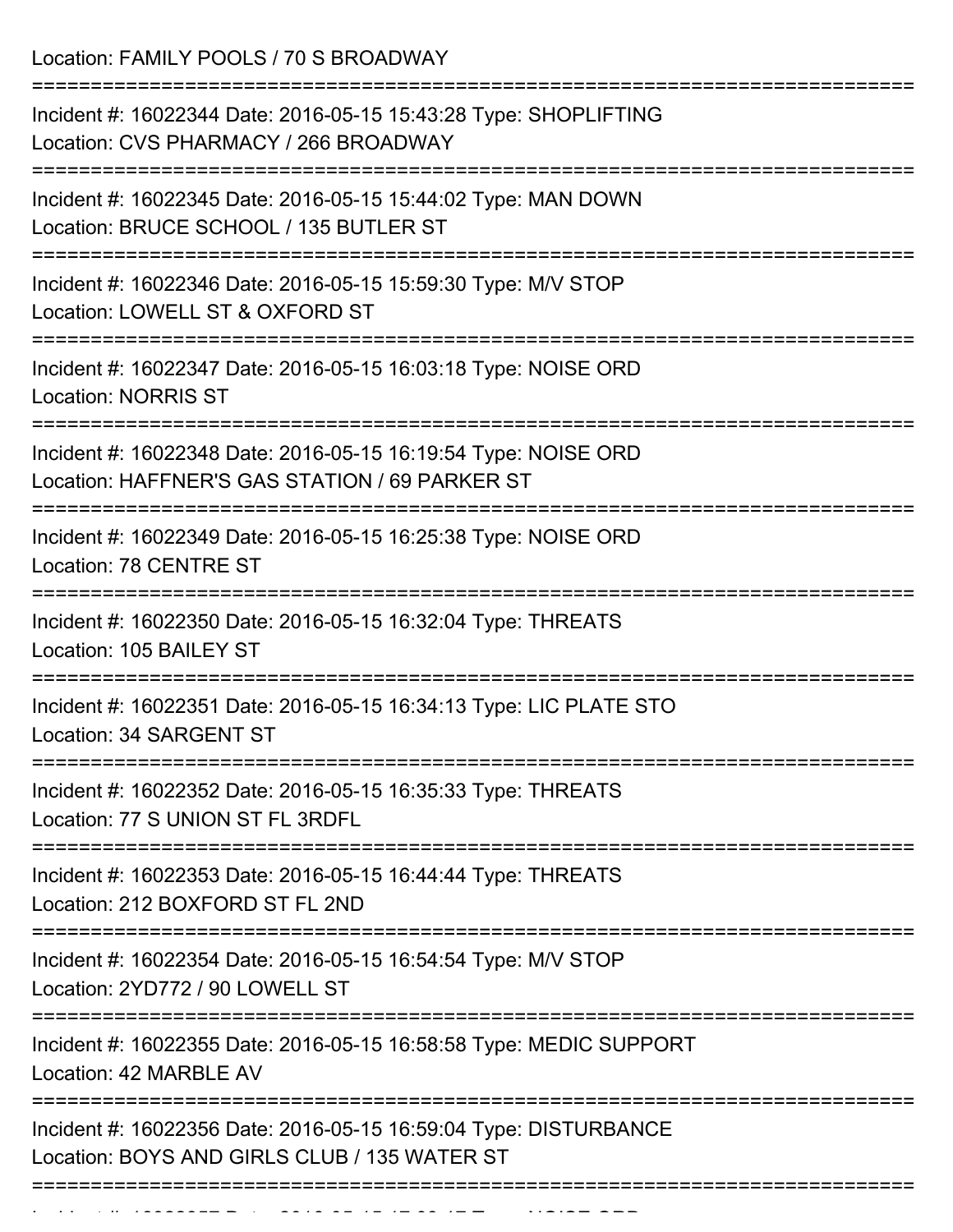Location: NORRIS ST

| Incident #: 16022358 Date: 2016-05-15 17:20:36 Type: A&B PAST<br>Location: 135 WATER ST                                  |
|--------------------------------------------------------------------------------------------------------------------------|
| Incident #: 16022359 Date: 2016-05-15 17:44:25 Type: UNWANTEDGUEST<br>Location: LAWRENCE GENERAL HOSPITAL / 1 GENERAL ST |
| Incident #: 16022360 Date: 2016-05-15 18:59:52 Type: ALARM/BURG<br>Location: GO 1 DOLLAR / 73 WINTHROP AV                |
| Incident #: 16022361 Date: 2016-05-15 19:05:41 Type: AUTO ACC/NO PI<br>Location: 200 COMMON ST                           |
| Incident #: 16022362 Date: 2016-05-15 19:31:50 Type: NOISE ORD<br>Location: 14 E PLATT ST                                |
| Incident #: 16022363 Date: 2016-05-15 19:48:42 Type: BUILDING FIRE<br>Location: 105 ABBOTT ST                            |
| Incident #: 16022364 Date: 2016-05-15 20:18:59 Type: A&B PAST<br>Location: 129 E HAVERHILL ST                            |
| Incident #: 16022365 Date: 2016-05-15 20:34:54 Type: AUTO ACC/NO PI<br>Location: HAVERHILL ST & LAWRENCE ST              |
| Incident #: 16022366 Date: 2016-05-15 20:39:39 Type: NOISE ORD<br>Location: 274 E HAVERHILL ST #11 FL 2                  |
| Incident #: 16022367 Date: 2016-05-15 20:42:08 Type: NOISE ORD<br>Location: METHUEN ST & UNION ST                        |
| Incident #: 16022368 Date: 2016-05-15 20:43:02 Type: NOISE ORD<br>Location: SANBORN ST & EVERETT ST                      |
| Incident #: 16022369 Date: 2016-05-15 20:44:30 Type: AUTO ACC/NO PI<br>Location: FERN ST & TRENTON ST                    |
| Incident #: 16022370 Date: 2016-05-15 20:50:41 Type: B&E/MV/PAST<br>Location: 179 ESSEX ST                               |
|                                                                                                                          |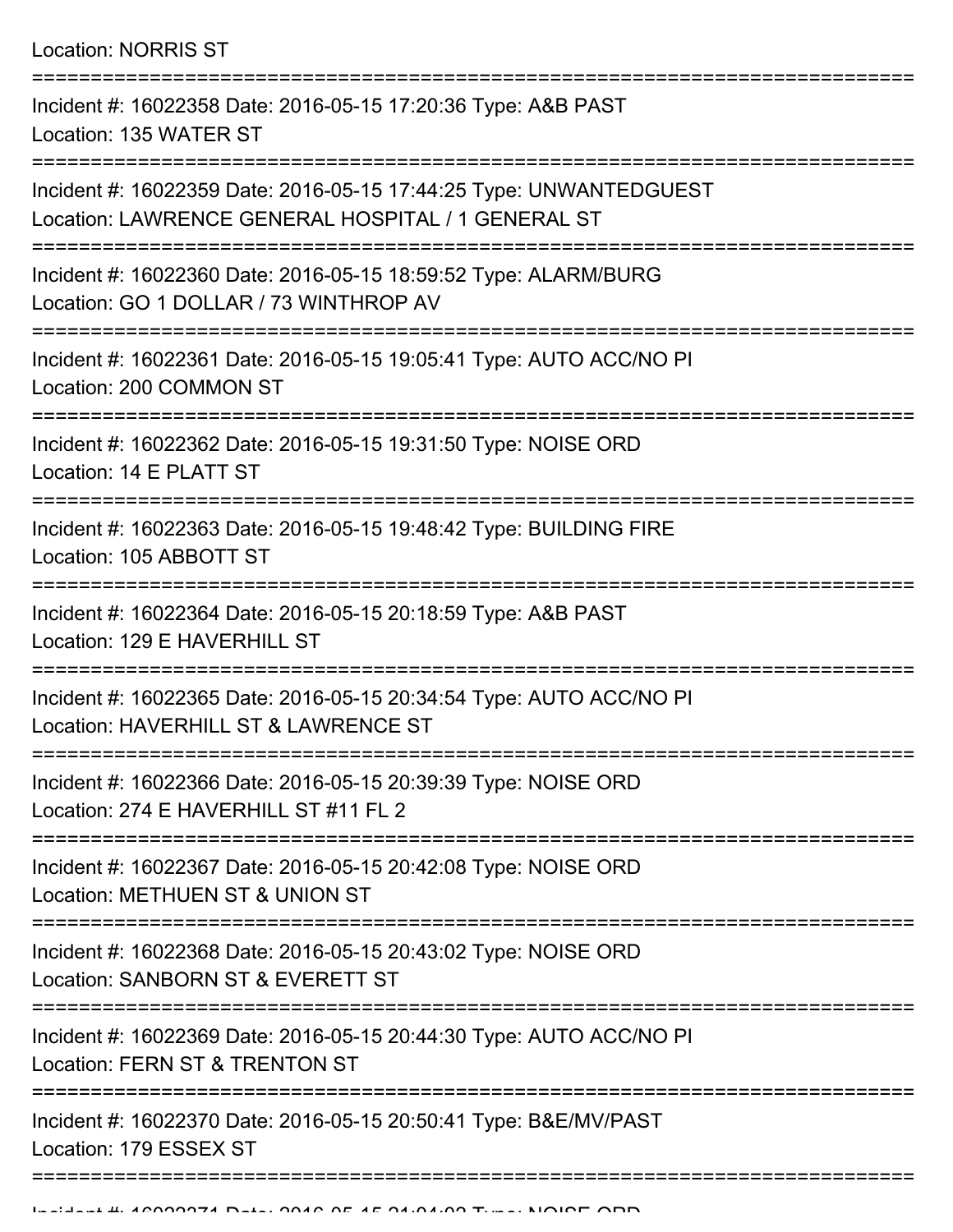| Location: 448 LOWELL ST                                                                                                                 |
|-----------------------------------------------------------------------------------------------------------------------------------------|
| Incident #: 16022372 Date: 2016-05-15 21:09:10 Type: MV/BLOCKING<br><b>Location: 10 BUNKERHILL ST</b>                                   |
| Incident #: 16022373 Date: 2016-05-15 21:18:03 Type: NOISE ORD<br>Location: 155 WEST ST #2 FL 2                                         |
| Incident #: 16022374 Date: 2016-05-15 21:19:14 Type: ALARM/BURG<br>Location: PROCESS SYSTEM / 104C GLENN ST<br>------------------------ |
| Incident #: 16022375 Date: 2016-05-15 21:20:56 Type: A&B PAST<br>Location: 77 SUMMER ST                                                 |
| Incident #: 16022376 Date: 2016-05-15 21:28:37 Type: AUTO ACC/PI<br>Location: ARLINGTON ST & EXCHANGE ST<br>-------------------------   |
| Incident #: 16022377 Date: 2016-05-15 21:41:19 Type: DISTURBANCE<br>Location: 26 SPRUCE ST FL 2                                         |
| Incident #: 16022378 Date: 2016-05-15 21:54:44 Type: MISSING PERS<br>Location: ALLEN ST & GENERAL ST                                    |
| Incident #: 16022379 Date: 2016-05-15 22:27:05 Type: NOISE ORD<br>Location: 1 MILL ST                                                   |
| Incident #: 16022380 Date: 2016-05-15 22:46:27 Type: TOW OF M/V<br>Location: SUBWAY ON ESSEX ST / ESSEX ST & MILL ST                    |
| Incident #: 16022381 Date: 2016-05-15 22:51:05 Type: MISSING PERS<br>Location: 265 AMES ST                                              |
| Incident #: 16022382 Date: 2016-05-15 23:06:24 Type: ALARM/BURG<br>Location: CEMCO / 300 CANAL                                          |
| Incident #: 16022383 Date: 2016-05-15 23:06:47 Type: NOISE ORD<br>Location: ATTIKA / 1 MILL ST                                          |
| Incident #: 16022384 Date: 2016-05-15 23:10:53 Type: 911 HANG UP<br>Location: 19 SAVOIE AV                                              |

Incident #: 16022385 Date: 2016-05-15 23:11:40 Type: FIGHT